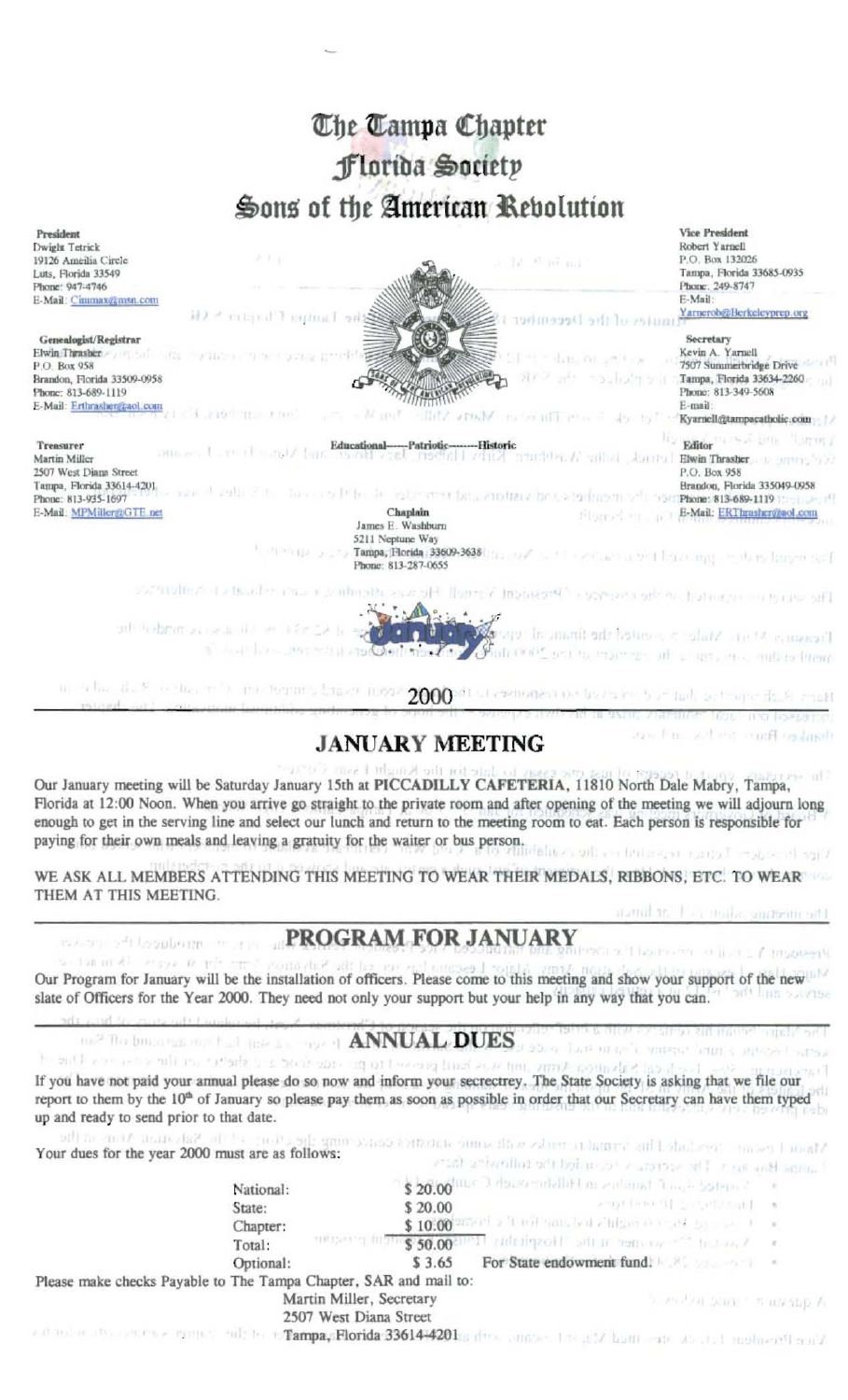

 $01/05$ 

had one of a considerable control.

Please make count of the months.

THE VEHICLE OF SHEET

#### Minutes of the December 18, 1999 meeting of the Tampa Chapter SAR

President Yarnell called the meeting to order at 12:00. Chaplain Jim Washburn gave the invocation and the president led the pledge to the flag and the pledge to the SAR.

Members present: Dwight Tetrick, Elwin Thrasher, Marty Miller, Jim Washburn, Jim Chambers, Barry Rich, Bob Yarnell, and Kevin Yarnell

Welcome guests: Janett Tetrick, Billie Washburn, Kirby Halbert, Jack Bolen, and Major Harry Lescano

President Yarnell welcomed the members and visitors and reminded all of the events of Valley Forge wherein our ancestors endured much for our benefit.

The membership approved the minutes of the November meeting which were distributed.

Martin P. Miller

The secretary reported on the absence of President Yarnell. He was attending a state education conference.

Treasurer Marty Miller presented the financial report indicating a balance of \$2,533.08. He also reminded the membership concerning the payment of the 2000 dues. Fourteen members have renewed thus far.

Barry Rich reported that he'd received no responses to the Eagle Scout award competition. Compatriot Rich had even increased our local monetary prize at his own expense in the hope of generating additional motivation. The chapter thanked Barry for his hard work. **TAALISE AREARY** 

The secretary reported receipt of just one essay to date for the Knight Essay Contest.

Our bones ? seems all and the fact the action of the PRC (Altra CAP) A Board of Governors meeting was scheduled for Jan. 5<sup>th</sup>, 7:00 at Tampa Catholic High School: A state of the state of

Vice President Tetrick reported on the availability of a "Cold War" certificate available to members who served our country during this period. He is the recipient of just such a certificate and showed it to the membership.

The meeting adjourned for lunch.

in their Treaty

President Yarnell reconvened the meeting and introduced Vice President Tetrick who, in turn, introduced the speaker, Major Harry Lescano of the Salvation Army. Major Lescano has served the Salvation Army for 50 years- 38 in active service and the last 12 in a retired capacity. The state couples the service in the state of the couple and the last 12 in a retired capacity.

The Major began his remarks with a brief reflection on the season of Christmas. Next, he related the story of how the kettle became a fund raising idea in such wide use by the Salvation Army. It seems a ship had run aground off San Francisco in 1894. The local Salvation Army unit was hard pressed to provide food and shelter for the survivors. One of the leaders of the Army in SF hit upon the idea of standing by a soup kettle, ringing a bell, and asking for money. The idea proved very successful and in the ensuring years spread to other areas and units. The contract of the contract of the contract of the contract of the contract of the contract of the contract of the contract of the con Still, 2011. Swim has some base family that

Major Lescano concluded his formal remarks with some statistics concerning the efforts of the Salvation Army in the You tune is now you could use Y Tampa Bay area. The secretary recorded the following facts:

Selection of

- Assisted 4,000 families in Hillsborough County in 1999
- · Distributed 10,000 toys
- Provided 36,000 night's lodging for the homeless
- Assisted 226 women at the "Hospitality House" a resident program
- Provided 28,000 meals for the homeless

A question period followed.

Vice President Tetrick presented Major Lescano with an SAR coffee mug as a token of the chapter's appreciation for his

of four line ARY bannels.

nitrove entity me **NUMBER OF BY** 

aport.